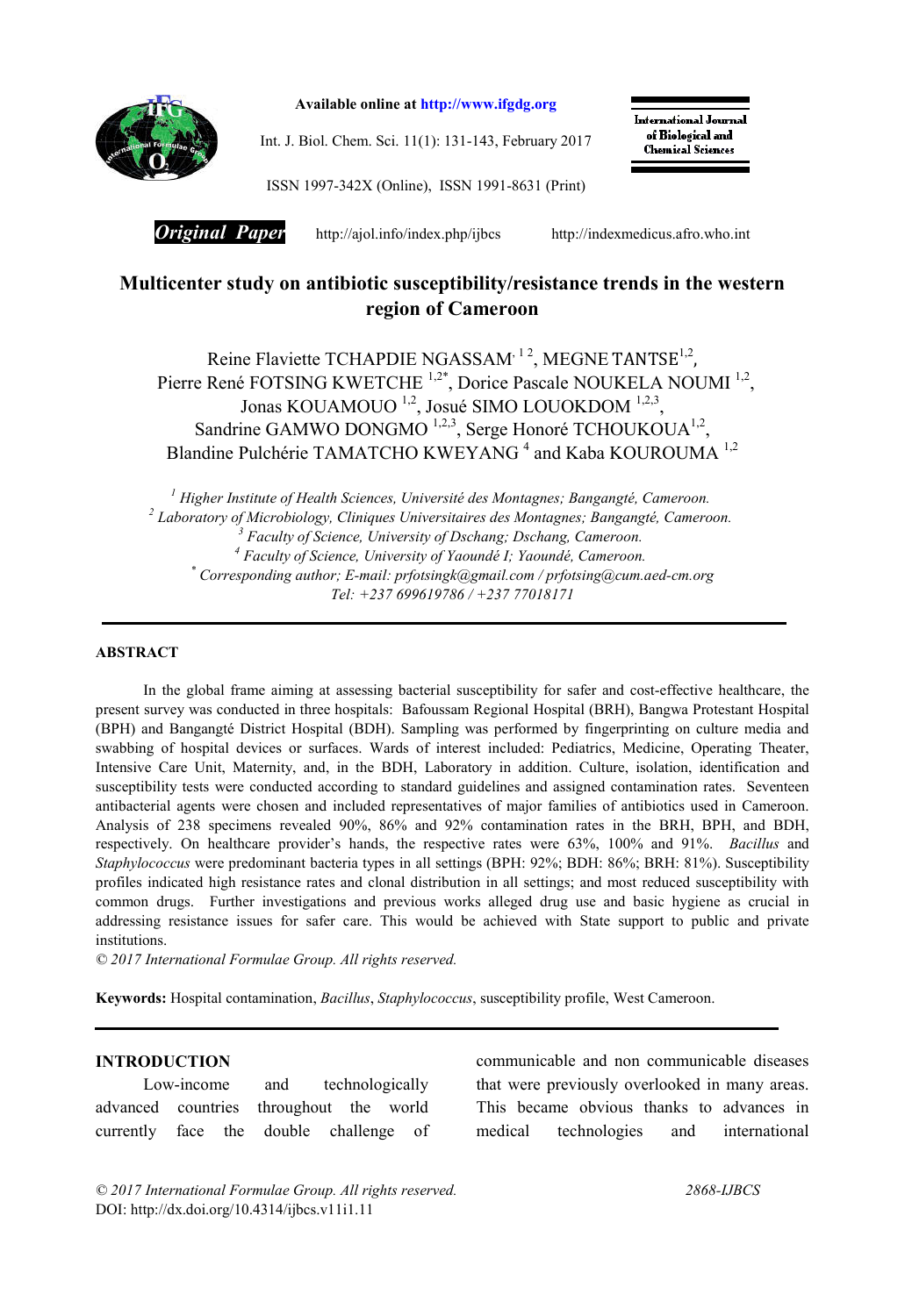cooperation. Though a global concern, the burdens associated are higher in developing countries due to several factors in connection with geography, demography, socio-economy, and related (Jasovsky et al., 2016; Laxminarayan and Chaudhury, 2016). Beyond the classic high mortality and morbidity rates recorded with communicable diseases in developing countries, the global burden in these areas actually encompasses the financial aspects related to prolong hospitalization and/or caretaking of Hospital Acquired Infections (HAIs) caused by resistant microbial strains (Bhutta et al., 2014; Jasovsky et al*.,* 2016). In fact, infectious diseases (IDs) impede human development in lowincome communities and impact basic frames like education and health in general. In the preantibiotic era, IDs used to be serious threats because of lack or insufficient knowledge on microbial life and variants of host-microbe interactions.

Inspired by the findings of Louis Pasteur and Robert Koch in the 1860s and Fleming in the 1929s, better understanding was acquired to cope with bacteria. Improving knowledge on microbial life and host-microbe interactions became a permanent challenge for IDs investigators in connection with the stochastic feature of outcomes emerging as combinatory events between inherent and acquired attributes from both partners (genome flexibility, other forms of life and host defense, for instance). This interest in bacterial-host interactions has consistently shifted over time, extending from bacteria as "professional pathogens", "antibiotic resistant professional pathogen", "resistant opportunistic IDs etiologies" to the famous current "resistant environmental microbial flora" recognized as potent threats in healthcare facilities (Barber, 1961; Spinosa et al*.,* 2000; Tagoe et al*.,* 2011; Martínez and Baquero, 2014; Baquero et al*.,* 2015; Nurain et al*.,* 2015; Simo Louokdom et al*.,* 2016; Noukela Noumi et al*.,*

2016). Otherwise, it becomes clearer in the light of advances in mastering host-parasite interactions that persistent relationship and fitness are tributary to several constraints which interact to provide conditions for sustainable coexistence. In this, and in order to express the inherent ability enabling perpetuation, all organisms respond to ranges of environmental signals that might vary both in types and magnitudes (Baquero et al*.,* 2015; Teillant, 2015; Laxminarayan and Chaudhury, 2016). Disrupted harmony generally results from unusual signals that an organism receives from the surrounding multi-factorial systems. This type of interactions have been important in microbial evolution, in connection with the genome litheness that regularly adapt to changes and more specifically, to bacteria in which the clearer picture depicts a putative common "tool sets" from which all species might select the genetic traits they require for survival. In this, antibiotic resistance (AbR) is one of the most relevant features that enable materialization of adaptive genetic changes for better fitness in microbial life. AbR was first noticed by the end of the Second World War in the 1840s with resistance to Penicillin. Resistance to inhibitor-resistant Penicillin (Methicillin) which later emerged in the 1961s (Barber, 1961) further drew awareness on the reduced efficacy of previous potent antibacterial agents around the time. It was however, only by the 1980s that AbR, recognized as threat for global health, excited greater interests on bacteria and AbR. Nowadays, it is proven that this natural phenomenon is typically amplified by human activities through misuse of antimicrobials in human health, animal husbandry and crops production (Smith et al*.,* 2014; Islam, et al*.,* 2014; Teillant, 2015; Ramanan and Ranjit, 2016). The impact of chemicals like heavy metals from industries through untreated or partially treated wastes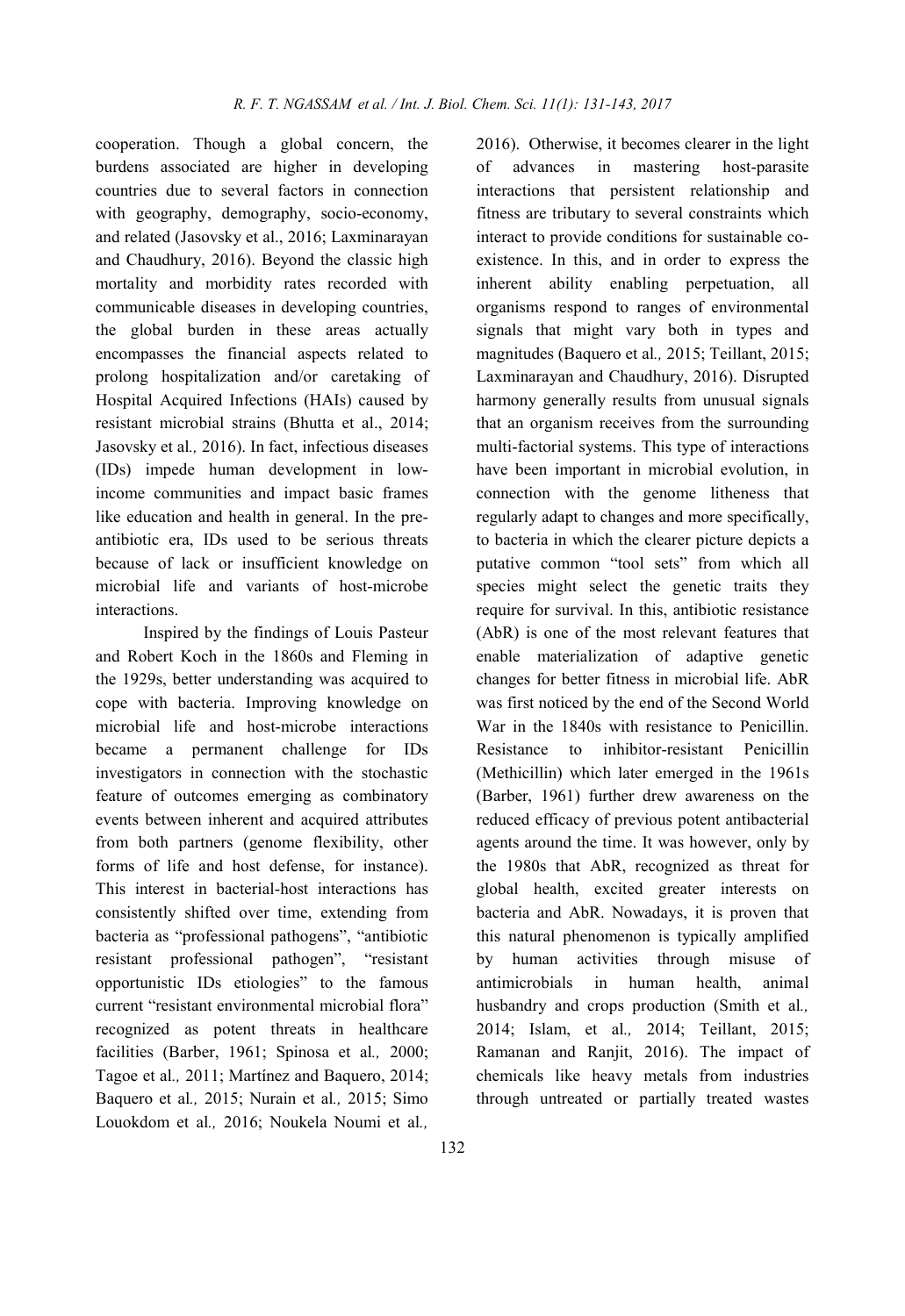released in the environment could also be alleged (Matyar et al*.,* 2008).

Mastering IDs has long been associated with control of known pathogenic types. Often omitted in AbR investigations, it is currently admitted that endogenous and environmental microbial flora might play significant roles in selecting, maintaining and spreading resistance traits (Spinosa et al*.,* 2000; Tagoe et al*.,* 2011; Oluyege et al*.,* 2015; Simo Louokdom et al*.,* 2016) undermining thereby, all infection prevention and control strategies in healthcare systems.

Next to previous works and within the global framework that aims at investigating novel approaches in tracking, tracing and controlling AbR in order to mitigate resistance effect in healthcare facilities, the present work was conducted in three hospitals in which bacterial flora from healthcare workers and hospital environmental items were studied. This investigation conducted on common opportunistic and environmental bacteria will serve as groundwork to initiate and implement a stewardship program with holistic database.

# MATERIAL AND METHODS Ethical consideration, study population and collection sites

Prior to field works, the go-ahead was obtained from the Université des Montagnes Ethical Committee under reference number 2015/074/UdM/PR/CAB/CIE. Authorizations were also obtained from the Regional Hospital of Bafoussam (high-ranked State Institution), the Protestant Hospital of Bangwa (Church property) and the District Hospital of Bangangté (low-ranked State Institution). Typically rural (Bangwa), semi-urban (Bangangé) and urban (Bafoussam), the general host populations share common traditional family and community values like assistance and physical presence by the side of a sick member. In these areas,

traditional medicine practices and automedication with conventional drugs are so enrooted that most of the times only serious cases are taken to the hospital. Clean water resources are scarce and most people in these areas rely on wells and streams that also commonly serve as rubbish dump for local wastes. This scarcity extends to human resources for health and contrasts with fast growing populations accompanied by large networks of drugs from doubtful origins in all settings (unpublished). Specimens collected from inanimate items (surfaces and medical devices) and healthcare workers who consented to participate were processed at the Université des Montagnes Teaching Hospital's Infectious Diseases Laboratory. The number of collection sites per ward depended on the number of potential bacterial reservoirs that could be identified. Generally for this purpose, one item was selected out of three.

# Sampling, culture, isolation, identification and susceptibility testing Sampling

After all necessary ethical and administrative requirements were fulfilled; samples were collected as follows: first, healthcare workers fingers were printed on appropriate agar in Petri dishes and secondly, humidified sterile swabs were used to rub approximately  $2.5x4$  cm<sup>2</sup> surface areas on inanimate surfaces and hospital devices. All collected materials, preserved in brain-heart infusion agar and Petri dishes were kept in refrigerated containers (4-8 °C) and immediately conveyed to the Laboratory for analysis.

# Culture, isolation and identification

Culture and isolation were conducted on MacConkey agar (Liofichem<sup>®</sup>) for Enterobacteriaceae, Columbia agar (Liofichem®) with 5% sheep blood supplement and chocolate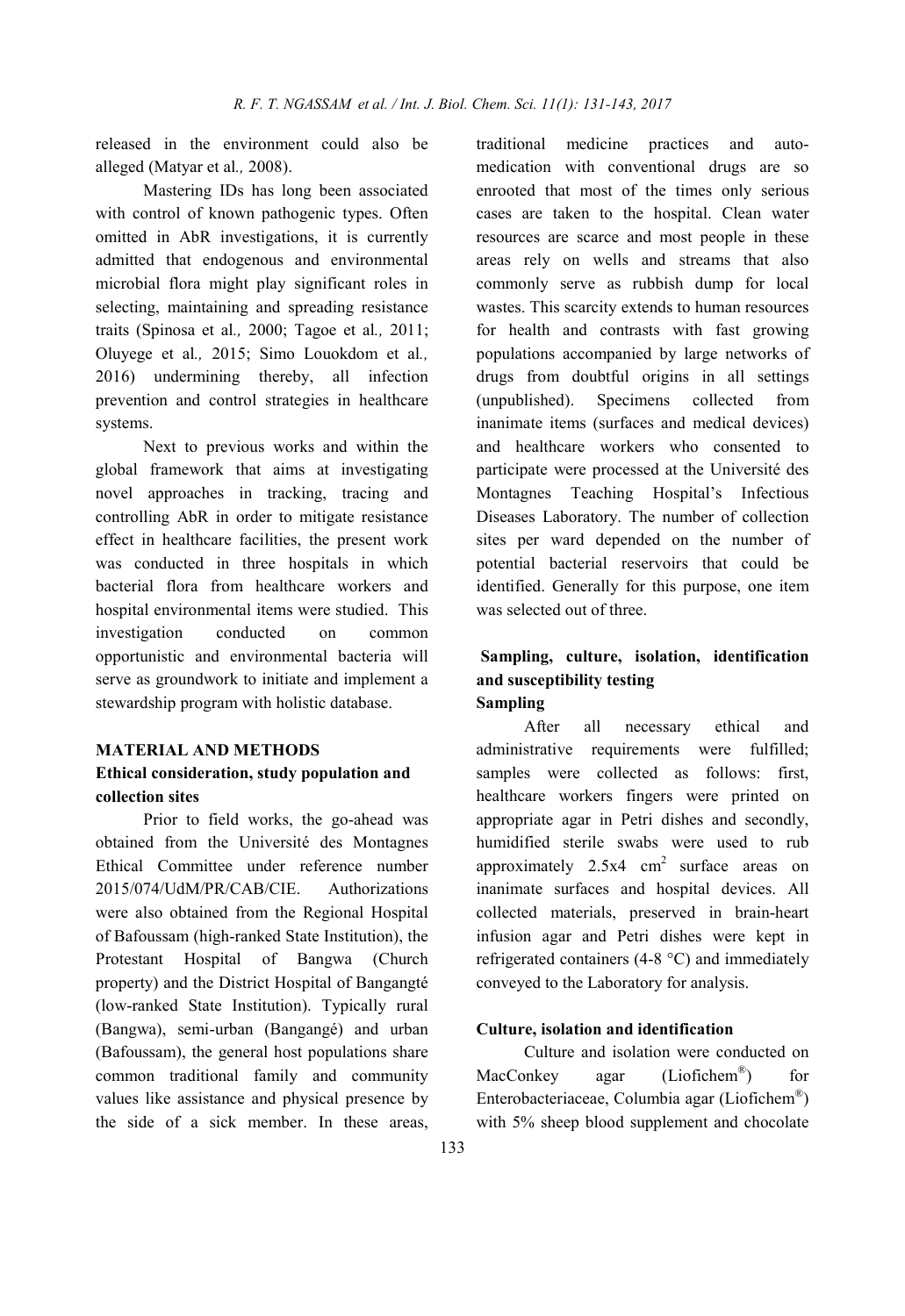agar for fastidious bacteria like *Streptococci*; and mannitol-salt agar (Liofichem®) for *Staphylococci*. For non fastidious bacteria, incubation was performed aerobically for 18-24 h at 37 °C. Fastidious bacteria were searched for after incubation for  $24-48$  h under  $5\%$  CO<sub>2</sub>. When incubation was complete, the morphology of bacterial colonies was used for presumptive identification. Then, all suspected colonies were characterized on the basis of their biochemical properties, according to the standard guidelines (REMIC, 2007). A culture was regarded as positive (for high bacterial density on the item) when a total count of at least  $8 \text{ CFU/cm}^2$  was obtained (modified Vandini et al., 2014). For identification and susceptibility tests, reference bacterial strains used in quality control were *S*. *aureus*: ATCC 29213, *S. aureus:* QC 1625, *E. faecalis:* ATCC 29212 and *E. coli:* ATCC 25922*.*

# Susceptibility testing

This was carried out on 24 h bacterial pure culture. Prior to the test, bacterial isolates were streaked on fresh agar and incubated at 37 °C overnight. From the resulting bacterial population, a suspension to the density of a McFarland 0.5 turbidity standard in 0.9% saline was prepared and adjusted to the final opacity recommended for susceptibility tests by agar diffusion technique on Mueller Hinton or chocolate agar according to the "Comité de l'Antibiogramme de la Societé Française de Microbiologie, CA-SFM, EUCAST, 2014".

A total of seventeen conventional antibacterial agents, including representatives of major families of antibiotics used in Cameroon were chosen. These were: Penicillin (10 U), Cloxacillin  $(5 \mu g)$ , Oxacillin  $(1 \mu g)$ , Vancomycin (30 µg), Amoxicillin (30 µg), Amoxicillin/Clavulanic acid (20/10 µg), Cephalotin (30  $\mu$ g), Cefoxitin (30  $\mu$ g), Cefuroxime (30 µg), Ceftriaxon (30 µg),

Ceftazidim (30 µg), Aztreonam (30 µg), Nalidixic acid (30 µg), Ciprofloxacin (30 µg), Nitrofurantoin (300 µg), Trimethoprim/sulfamethoxazole (1.25/23.75 μg) and Gentamicin (5 µg).

# **RESULTS**

Overall, 109 items were targeted in the three hospitals. Hospital wards and inanimate materials of interest were summarized and displayed as shown in Table 1.

Overall picture showed that types and numbers of targets varied from one hospital to the other for similar wards and that, within the same hospital, inter-ward variations were observed. In this, the largest numbers of potential reservoirs were recorded in the District Hospital of Bangangté. When contamination rates were assessed based on culture results and the number of these potential reservoirs, data were grouped once again per hospital and summarized as displayed in Table 2.

It disclosed that a total of 238 samples were collected. In Bangwa all items' in the Operating Theater and the Maternity were contaminated above the assigned threshold, like all healthcare workers hands. Contamination due to Gram-negative rods ranged from 11- 20% on inanimate hospital items and 9 - 14% on healthcare workers'.

With regards to Gram type from healthcare environments, the total of 428 Grampositive bacteria overwhelmed the isolations. Further details indicated that 92%, 86%, and 81% of bacterial isolates from Bangwa, Bangangté, and Bafoussam respectively, belonged to one of the genera *Staphylococcus* and *Bacillus*. In this, *Bacillus* spp. ( $\approx$  62%) overwhelmed *Staphylococcus* spp. Otherwise and from specimens (collectively from hands and hospital inanimate items) 8%, 14% and 19% were other than Gram-positive bacteria in the respective healthcare institutions. In the BPH in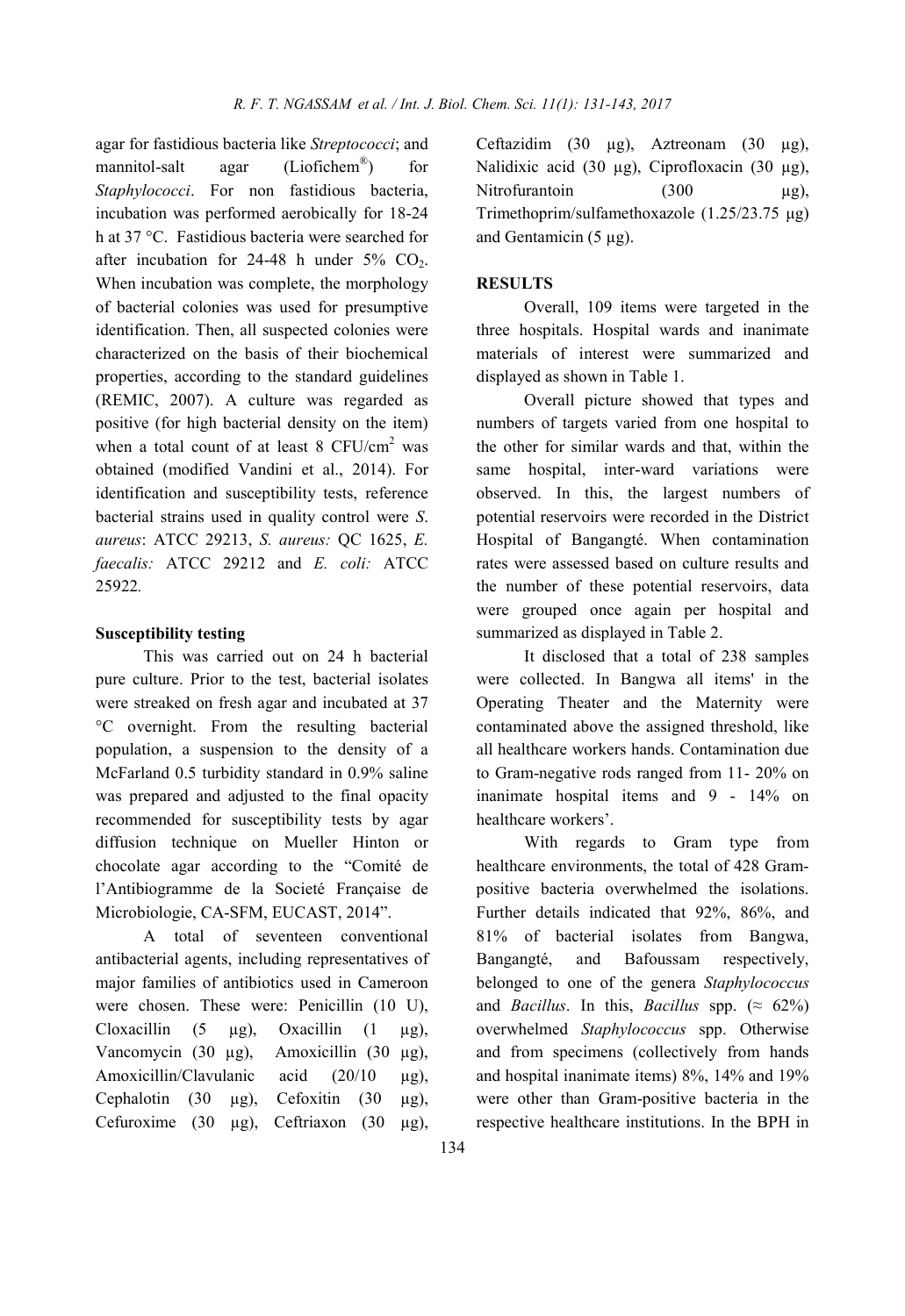addition, *Clostridium* spp. was isolated from the Operation Theater.

Susceptibility tests were therefore performed on major Gram categories of isolates according to their shapes and origins; then displayed in Table 3 and Table 4 as data summary from hospital devices and healthcare workers hands, respectively.

Most reduced susceptibility rates were obtained with beta-lactams headed by drugs from the penicillin sub-group (Penicillin and Oxacillin) third generation cephalosporins (Ceftriaxone, Ceftazidime) and Aztreonam regardless of healthcare facility. This reduced susceptibility was also recorded with Vancomycin (the Glycopeptide sub-group representative) and Nalidixic acid (first generation quinolone). In general, however, reduced susceptibility rates were relatively higher in *Bacillus* spp., while higher effectiveness was observed with Gentamicin and Ciprofloxacin; observed in both *Bacillus* spp., *Staphylococcus* spp. To a lesser extent, this

effectiveness was recorded with Nitrofurantoin. The above tabled data further indicated varied levels of intermediate phenotypes.

A similar frame used to address caregiver's hands' resulted in the total of 95 isolates (*Staphylococcus* spp. 52% and *Bacillus* spp. 48%) recovered and used for susceptibility testing (Table 4).

Overall, reduced susceptibility was observed in both major bacterial types in all settings. The susceptibility rates in *Bacillus* spp., and *Staphylococcus* spp., were similar for Oxacillin and Ceftriaxon (<10%). Also, similar rates were recorded in *Bacillus* and *Staphylococcus* isolates recovered in Bafoussam for Penicillin; and Bangangté for Vancomycin and Cefoxitin. In the *Staphylococcus* sub-group especially, susceptibility rates lower than 50% was recorded for 87% of the antibiotics in Bangangté, 82% in Bangwa, and 75% in Bafoussam.

| <b>BANGANGTE</b>           |    |              |               |      |        |  |  |  |  |  |  |
|----------------------------|----|--------------|---------------|------|--------|--|--|--|--|--|--|
| Wards /Swab site           | Mt | Pd           | Surg and O.T. | I.M. | Lab.   |  |  |  |  |  |  |
| Tap                        | ٧  |              |               | ٧    | ٧      |  |  |  |  |  |  |
| Door handle                | ٧  | $\checkmark$ | ٧             | ٧    | $\vee$ |  |  |  |  |  |  |
| Bed stand                  |    | ٧            |               |      |        |  |  |  |  |  |  |
| Cot                        | v  | ٧            | ٧             |      |        |  |  |  |  |  |  |
| <b>Examination Table</b>   | ٧  |              | v             |      | v      |  |  |  |  |  |  |
| Scialytic                  |    | ٧            | ٧             |      | ٧      |  |  |  |  |  |  |
| Infant scale               | ٧  | ٧            |               |      |        |  |  |  |  |  |  |
| Drip pole                  | ٧  | ٧            | ٧             | ٧    |        |  |  |  |  |  |  |
| Pad lock                   | ٧  | ٧            | ٧             |      |        |  |  |  |  |  |  |
| Fridge Handle              |    |              |               | ٧    | ٧      |  |  |  |  |  |  |
| <b>Blood Pressure Cuff</b> |    |              |               |      |        |  |  |  |  |  |  |
| Bench Top                  | ٧  | $\checkmark$ | ٧             | ٧    | ٧      |  |  |  |  |  |  |
| Computer Keyboard          |    |              |               |      | ٧      |  |  |  |  |  |  |
| Cart Handle                | ٧  |              | ٧             |      |        |  |  |  |  |  |  |
| <b>Surgical Apron</b>      |    |              | ٧             |      | ٧      |  |  |  |  |  |  |

Table 1: Hospital wards and inanimate materials targeted per health facility.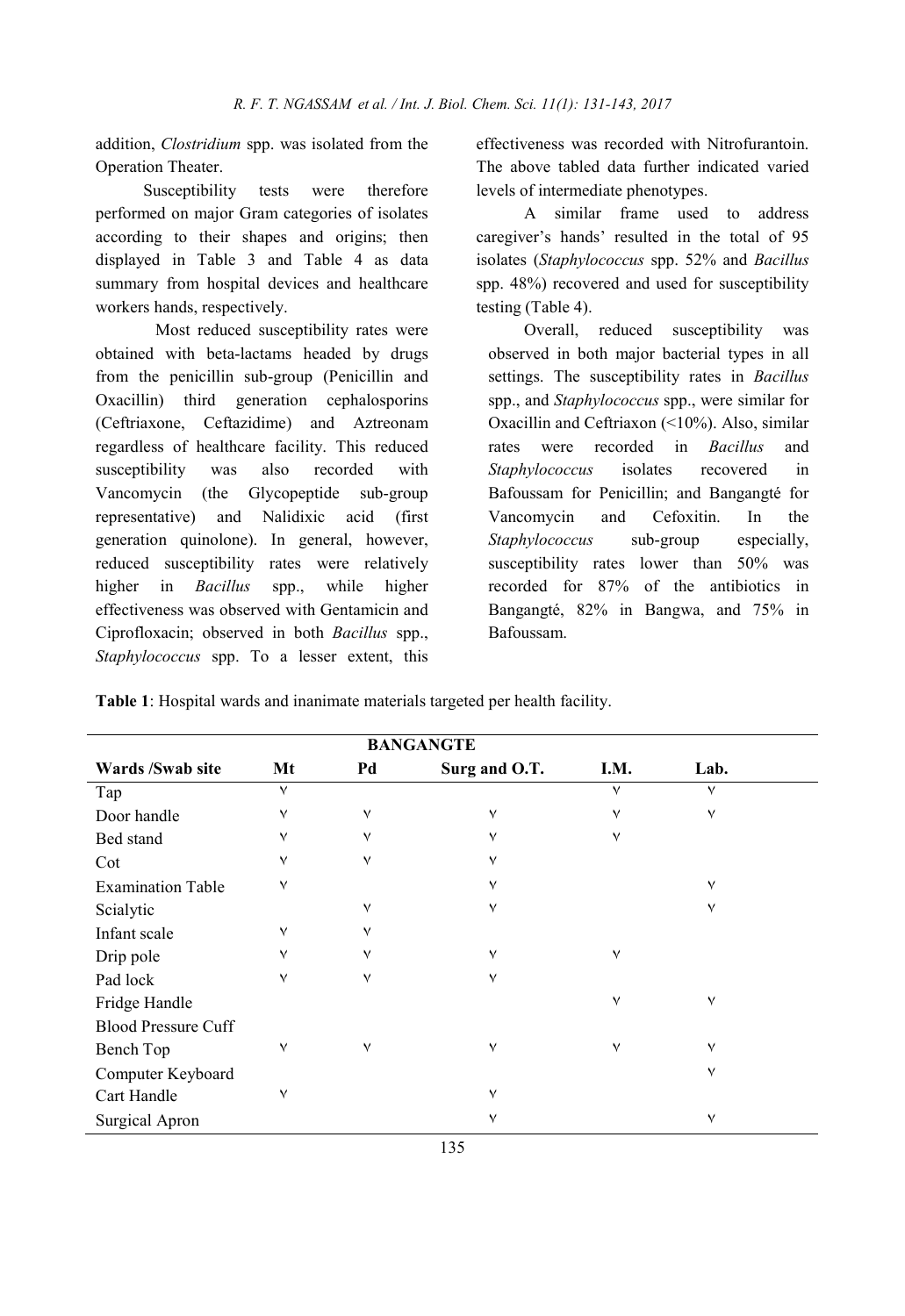| Microscope Handle        |                         |                         |                         |                         | ٧            |              |
|--------------------------|-------------------------|-------------------------|-------------------------|-------------------------|--------------|--------------|
| Spectrometer             |                         |                         |                         |                         | $\checkmark$ |              |
| Total (44)               | 10                      | 08                      | 10                      | 06                      | 10           |              |
|                          |                         |                         | <b>BAFOUSSAM</b>        |                         |              |              |
| Wards /Swab site         | Mt                      | Pd                      | <b>O.T.</b>             | I.M.                    | ICU          | <b>Surg</b>  |
| Radian Lamp              | $\overline{\mathsf{v}}$ |                         |                         |                         |              |              |
| Trolley                  |                         | $\vee$                  |                         | $\checkmark$            | $\checkmark$ | $\checkmark$ |
| Coat                     |                         |                         | $\checkmark$            |                         |              |              |
| Forceps                  |                         |                         | ٧                       |                         |              |              |
| Oxygen generator         |                         |                         | ٧                       |                         |              |              |
| Air Filter               |                         |                         | ٧                       |                         |              |              |
| Bed stand                | ٧                       | $\vee$                  |                         | ٧                       | $\checkmark$ | ٧            |
| Gallows                  | ٧                       |                         |                         |                         | ٧            | ٧            |
| Oxygen container         | ٧                       |                         |                         |                         | ٧            |              |
| Oxygen machine           | ٧                       |                         | ٧                       |                         | ٧            |              |
| Scialytic                |                         |                         | ٧                       |                         |              |              |
| Bed-side lamp            |                         |                         |                         |                         | ٧            |              |
| Tap                      | ٧                       |                         |                         |                         | ٧            | ٧            |
| <b>Examination</b> table | ٧                       | $\vee$                  |                         |                         |              | $\vee$       |
| Door Handle              | ٧                       |                         |                         | $\checkmark$            | ٧            | ٧            |
| Baby scale               | ٧                       | $\mathsf{V}$            |                         |                         |              |              |
| Total $(35)$             | 09                      | 03                      | 06                      | 03                      | 08           | 06           |
|                          |                         |                         | <b>BANGWA</b>           |                         |              |              |
| Wards /Swab site         | Mt                      | Pd                      | <b>O.T.</b>             | I.M.                    | ICU          | <b>Surg</b>  |
| <b>Bed</b> stand         | $\overline{\mathsf{v}}$ | $\overline{\mathsf{v}}$ | $\overline{\mathsf{v}}$ | $\overline{\mathsf{v}}$ | $\vee$       | $\vee$       |
| Mattress                 |                         |                         |                         | ٧                       | ٧            |              |
| Door handle              | $\checkmark$            | $\checkmark$            | ٧                       | ٧                       | ٧            | ٧            |
| Gallows                  |                         | ٧                       |                         |                         | ٧            |              |
| Oxygen machine           |                         | ٧                       | ٧                       |                         | $\checkmark$ |              |
| Tap                      |                         |                         | ٧                       | ٧                       | ٧            | $\vee$       |
| Cupboard                 |                         | $\checkmark$            |                         |                         |              |              |
| Stretcher                |                         |                         |                         | ٧                       |              | ٧            |
| Baby scale               |                         | ٧                       |                         |                         |              |              |
| Examination table        |                         |                         | ٧                       |                         |              |              |
| Scialytic                |                         |                         | ٧                       |                         |              |              |
| Aspirer                  |                         |                         | ٧                       |                         |              |              |
| Total (30)               | 02                      | 06                      | 07                      | 05                      | 06           | 04           |

# *R. F. T. NGASSAM et al. / Int. J. Biol. Chem. Sci. 11(1): 131-143, 2017*

Mt: Maternity; O.T.: Operating Theater; Lab: Laboratory; Pd: Pediatrics; I.M. Internal Medicine; Surg: Surgery; ICU: Intensive Care Unit; ٧: was sampled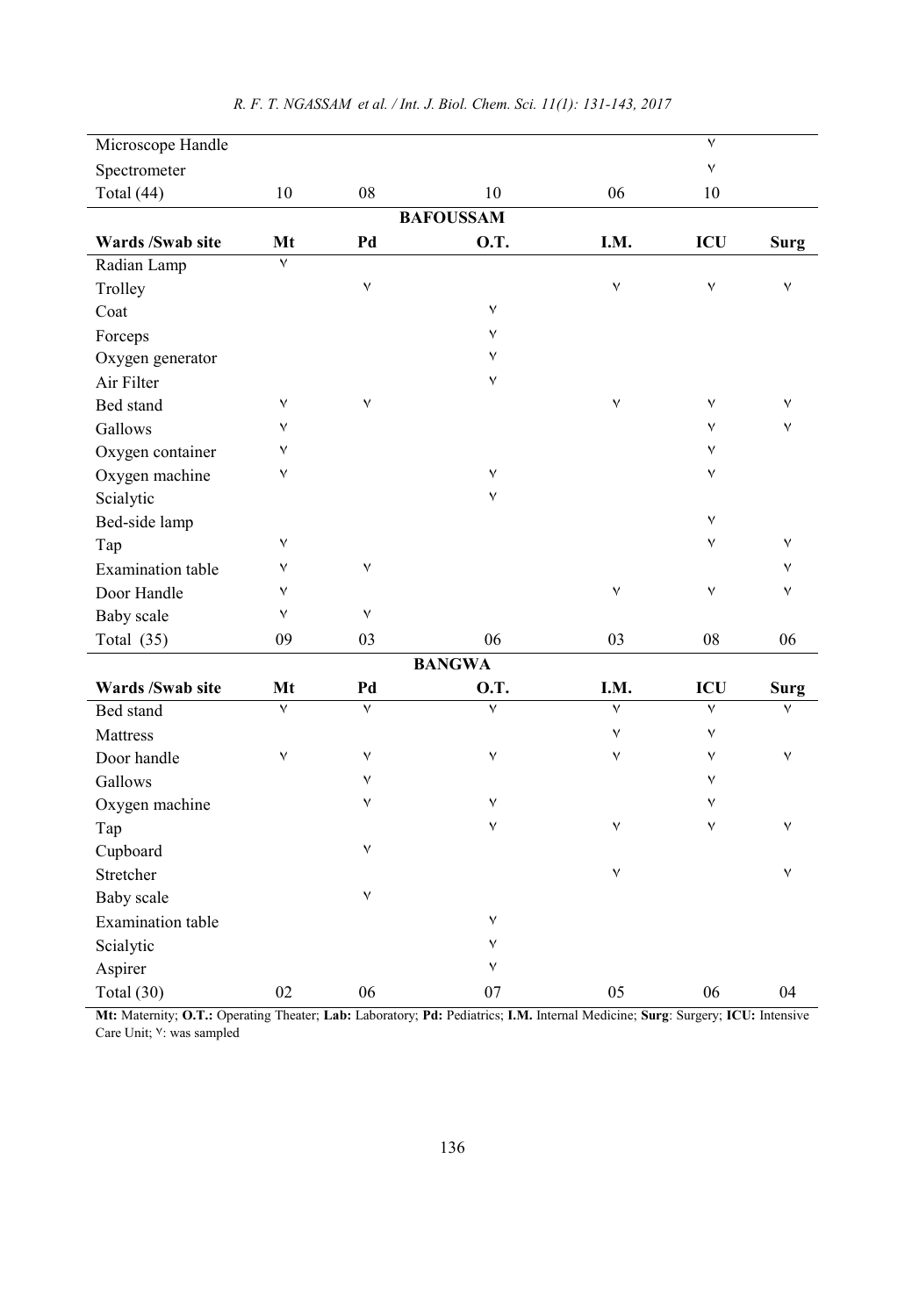| Number of collection Sites / contamination rates (%) |            |       |           |       |       |       |       |                          | Hosp   | <b>HcW</b>       |                       |                   |                 |
|------------------------------------------------------|------------|-------|-----------|-------|-------|-------|-------|--------------------------|--------|------------------|-----------------------|-------------------|-----------------|
| Hospital                                             | <b>ICU</b> | Surg. | <b>OT</b> | IM    | Pd    | Mt    | Lab   | SP <sub>1</sub><br>Total | GN (%) | rate (%)<br>Cont | (0)<br>$\overline{5}$ | rate (%)<br>Cont. | Resource origin |
| <b>BRH</b>                                           | 26/92      | 20/60 | 6/17      | 8/50  | 7/86  | 19/42 | NI    | 86                       | 20     | 90               | 9                     | 63                | <b>State</b>    |
| <b>BPH</b>                                           | 24/96      | 22/73 | 6/100     | 20/80 | 8/88  | 5/100 | NI    | 85                       | 16     | 86               | 12.5                  | 100               | Church          |
| <b>BDH</b>                                           | NI         |       | 16/75     | 10/90 | 11/88 | 18/94 | 12/67 | 67                       | 11     | 92               | 14                    | 91                | <b>State</b>    |

Table 2: Contamination rates per hospital.

NI : non investigated ; ICU : intensive care unit ; Surg.: Surgery ; OT : Operating Theater; IM : Internal medicine ; Pd : Pediatrics; Mt: Maternity; GN: Gram negative; Cont. rate: contamination rate; Hosp: Hospital; HcW: Healthcare worker. BRH: Bafoussam Regional Hospital; BPH: Bangwa Protestant Hospital; BDH: Bangangté District Hospital

Table 3: Antibiotic-related phenotypes (R/S) distribution in environmental isolates of *Staphylococcus* and *Bacillus.*

|                              |                  |                |                  |    | <i>Staphylococcus</i> spp. (n=165) |     | <i>Bacillus</i> spp. (n=263) |           |                  |                  |                      |     |
|------------------------------|------------------|----------------|------------------|----|------------------------------------|-----|------------------------------|-----------|------------------|------------------|----------------------|-----|
| <b>Antibiotics</b>           |                  | S              |                  |    | R                                  |     |                              | ${\bf S}$ |                  |                  | $\bf R$              |     |
|                              | <b>BG</b>        | <b>BT</b>      | BF               | BG | <b>BT</b>                          | BF  | BG                           | <b>BT</b> | BF               | BG               | <b>BT</b>            | BF  |
| Ceftriaxone 30 µg            | 12               | 3              | $\boldsymbol{0}$ | 83 | 92                                 | 89  | 9                            | 11        | 5                | 78               | 83                   | 95  |
| Oxacillin $(1 \mu g)$        | 10               | 9              | $\boldsymbol{0}$ | 75 | 87                                 | 100 | $\boldsymbol{0}$             | 8         | $\boldsymbol{0}$ | 80               | 90                   | 100 |
| Amoxiclav $(20/10 \mu g)$    | 32               | 27             | $\boldsymbol{0}$ | 57 | 68                                 | 69  | 30                           | 13        | 5                | 59               | 79                   | 90  |
| Aztréonam (30 µg)            | $\boldsymbol{0}$ | 1              | $\boldsymbol{0}$ | 93 | 99                                 | 100 | $\boldsymbol{0}$             |           | 25               | $\boldsymbol{0}$ | $\sqrt{2}$           | 52  |
| Nitrofurantoin $(300 \mu g)$ | 43               | 18             | 68               | 47 | 65                                 | 17  | 34                           | 26        | 15               | 62               | 54                   | 80  |
| Nalidixic Acid (30 μg)       | 8                | $\overline{4}$ | $\boldsymbol{0}$ | 83 | 88                                 | 96  | $\boldsymbol{0}$             |           | 25               | $\overline{2}$   | $\sqrt{\phantom{a}}$ | 60  |
| Cefuroxime (30 µg)           | 30               | 29             | 33               | 67 | 68                                 | 42  | 25                           | 14        | $\mathbf{0}$     | 72               | 75                   | 95  |
| Cotrimoxazole (25 μg)        | 18               | 5              | 25               | 75 | 93                                 | 75  | 35                           | 15        | 5                | 60               | 83                   | 95  |
| Ciprofloxacine (30 µg)       | 33               | 72             | 56               | 60 | 26                                 | 33  |                              |           | 71               |                  | $\sqrt{2}$           | 29  |
| Amoxicillin $(30 \mu g)$     | 35               | 25             | 17               | 57 | 74                                 | 83  | 19                           | 9         | 5                | 81               | 89                   | 95  |
| Cefoxitin $(30 \mu g)$       | 28               | 10             | $\boldsymbol{0}$ | 55 | 87                                 | 100 | 15                           | 7         | 32               | 81               | 91                   | 68  |
| Ceftazidime (30 µg)          | 20               | 8              | $\,$ 8 $\,$      | 77 | 88                                 | 92  | 32                           | 18        | 21               | 67               | 74                   | 79  |
| Cephalotin (30 µg)           | 38               | 22             | 54               | 50 | 75                                 | 34  | 7                            | 22        | $\theta$         | 26               | 66                   | 89  |
| Gentamicin $(120 \mu g)$     | 68               | 70             | 77               | 10 | 21                                 | 15  | 81                           | 63        | 73               | 10               | 28                   | 22  |
| Penicilline $(10 \mu g)$     | 23               | 8              | $\boldsymbol{0}$ | 72 | 91                                 | 100 | 20                           | 5         | $\boldsymbol{0}$ | 76               | 92                   | 100 |
| Vancomycin (30 µg)           | 17               | 8              | 17               | 63 | 74                                 | 11  |                              |           | $\theta$         |                  | $\sqrt{2}$           | 43  |

BG: Bangwa; BT: Bangangté; BF: Bafoussam; /: Not tested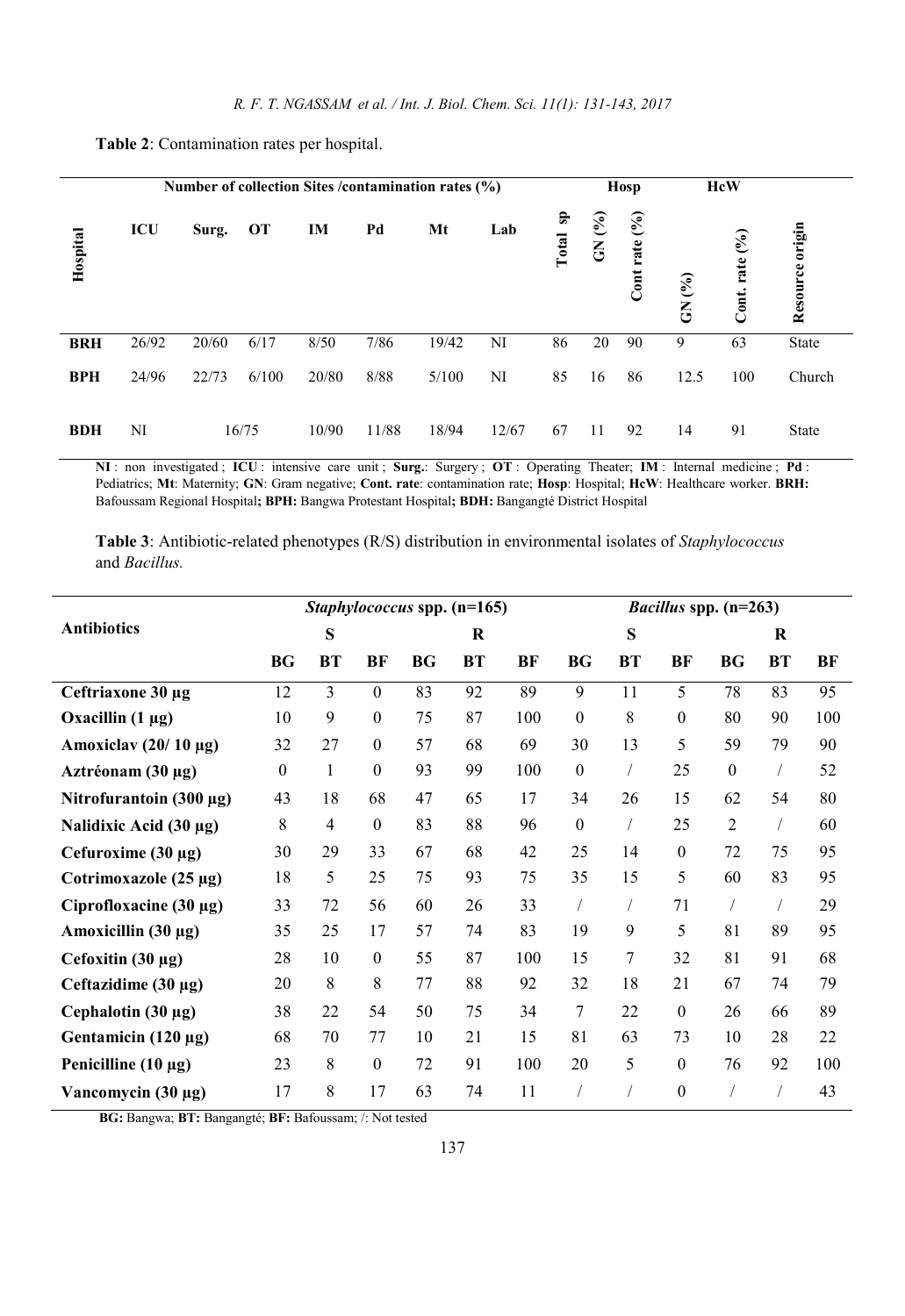Table 4: Antibiotic-related phenotypes (R/S) distribution in healthcare worker's *Staphylococcus* and *Bacillus.*

|                              | Bacillus spp. (n=46)<br>Staphylococcus spp. (n=49) |                  |                  |           |            |     |                  |                  |                  |            |            |     |
|------------------------------|----------------------------------------------------|------------------|------------------|-----------|------------|-----|------------------|------------------|------------------|------------|------------|-----|
| <b>Antibiotics</b>           |                                                    | S                |                  |           | $\bf R$    |     |                  | S                |                  |            | $\bf R$    |     |
|                              | <b>BG</b>                                          | <b>BT</b>        | <b>BF</b>        | <b>BG</b> | <b>BT</b>  | BF  | <b>BG</b>        | <b>BT</b>        | <b>BF</b>        | <b>BG</b>  | <b>BT</b>  | BF  |
| Ceftriaxone (30 µg)          | 6                                                  | $\boldsymbol{0}$ | $\boldsymbol{0}$ | 94        | 100        | 89  | $\overline{7}$   | $\boldsymbol{0}$ | $\overline{5}$   | 93         | 100        | 95  |
| Oxacilline $(1 \mu g)$       | $\boldsymbol{0}$                                   | 5                | $\boldsymbol{0}$ | 100       | 100        | 100 | 13               | $\boldsymbol{0}$ | $\boldsymbol{0}$ | 87         | 100        | 100 |
| Amoxiclav $(20/10 \mu g)$    | 3                                                  | 16               | $\boldsymbol{0}$ | 47        | 84         | 69  | 20               | 7                | 5                | 80         | 93         | 90  |
| Aztreonam (30 µg)            | $\boldsymbol{0}$                                   | 6                | $\boldsymbol{0}$ | 100       | 67         | 100 | $\sqrt{2}$       | $\boldsymbol{0}$ | 25               | $\sqrt{2}$ | 93         | 52  |
| Nitrofurantoin $(300 \mu g)$ | 47                                                 | 6                | 68               | 41        | 94         | 17  | 33               | $\sqrt{2}$       | 15               | 47         | $\sqrt{2}$ | 80  |
| Nalidixic Acid $(30 \mu g)$  | $\boldsymbol{0}$                                   | 28               | $\boldsymbol{0}$ | 100       | 61         | 96  | $\sqrt{2}$       | 21               | 25               | $\sqrt{2}$ | 36         | 60  |
| Cefuroxime $(30 \mu g)$      | 12                                                 | 12               | 33               | 71        | 65         | 42  | $\boldsymbol{0}$ | $\sqrt{2}$       | $\boldsymbol{0}$ | 87         | $\sqrt{2}$ | 95  |
| Cotrimoxazole (25 µg)        | 6                                                  | 6                | 25               | 94        | 94         | 75  | 33               | $\boldsymbol{0}$ | 5                | 67         | 93         | 95  |
| Ciprofloxacin (30 µg)        | 71                                                 | $\boldsymbol{0}$ | 56               | 24        | 100        | 33  |                  | $\boldsymbol{0}$ | 71               | $\sqrt{2}$ | 100        | 29  |
| Amoxicillin (30 µg)          | 6                                                  | 65               | 17               | 94        | 29         | 83  | $\boldsymbol{0}$ | $\sqrt{2}$       | 5                | 100        | $\sqrt{2}$ | 95  |
| Cefoxitin $(30 \mu g)$       | 6                                                  | $\boldsymbol{0}$ | $\boldsymbol{0}$ | 94        | 100        | 100 | $\sqrt{2}$       | $\boldsymbol{0}$ | 32               | $\sqrt{2}$ | 100        | 68  |
| Ceftazidime $(30 \mu g)$     | 6                                                  | $\boldsymbol{0}$ | 8                | 94        | 95         | 92  | 20               | $\boldsymbol{0}$ | 21               | 80         | 100        | 79  |
| Cephalotin (30 µg)           | 59                                                 | $\sqrt{2}$       | 54               | 35        | $\sqrt{2}$ | 34  | $\sqrt{2}$       | $\boldsymbol{0}$ | $\boldsymbol{0}$ | $\sqrt{2}$ | 100        | 89  |
| Gentamicin $(120 \mu g)$     | 59                                                 | 21               | 77               | 18        | 63         | 15  | 87               | 83               | 73               | 13         | $8\,$      | 22  |
| Penicillin $(10 \mu g)$      | 5                                                  | 59               | $\mathbf{0}$     | 88        | 6          | 100 | $\boldsymbol{0}$ | 29               | $\boldsymbol{0}$ | 87         | 57         | 100 |
| Vancomycin (30 µg)           | 12                                                 | $\boldsymbol{0}$ | 17               | 53        | 100        | 11  |                  | $\boldsymbol{0}$ | $\boldsymbol{0}$ | $\sqrt{2}$ | 100        | 43  |

BG: Bangwa; BT: Bangangté; BF: Bafoussam; /: Not tested

## DISCUSSION

Data analysis from the present multicenter survey disclosed high isolation rates of *Bacillus* spp., and *Staphylococcus* spp. (>80%, collectively in all settings), in connection with the low rates of the Gramnegative bacteria which are most commonly alleged in HAIs and not stressed in the present discussion to minimize emphasis dilution. In a

former study (Nagajothi et al*.,* 2015) the contamination rate estimate, 97.5%, was dominated by Gram-negative rods and coagulase-negative cocci. Reduced susceptibility was also observed in the major bacterial Gram types which overwhelmed the isolations in that survey.

These contamination rates were almost similar from one hospital to the other, and,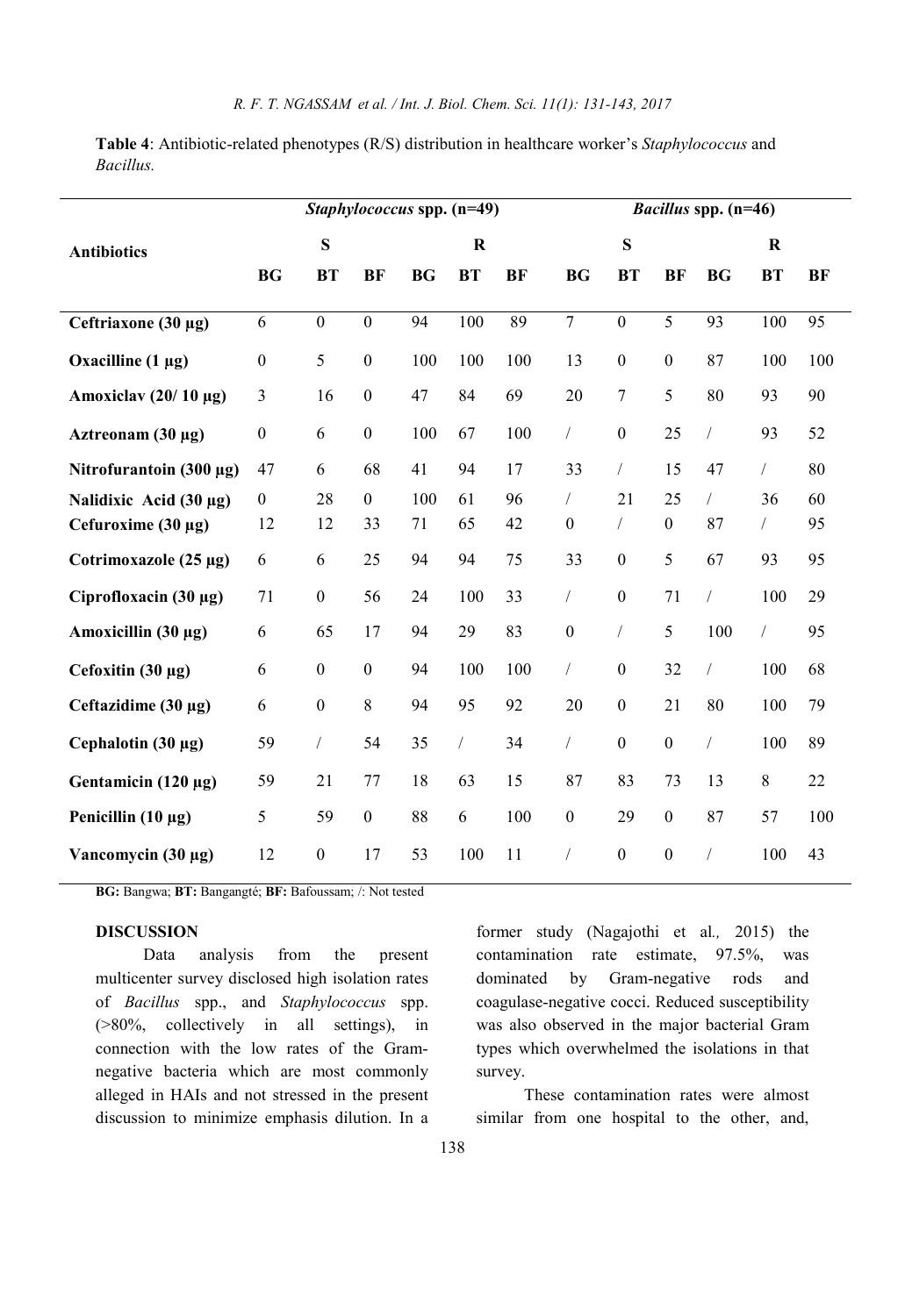within the same hospital amongst the investigated wards. Moreover bacteria populations appeared similar in their proportions regardless of the location. The low isolation of Gram-negative rods could be associated with the conventional hygienic cleaning that might have been effective at a certain degree or, could be in connection with the large *Bacillus* populations. According to several authors in fact (Vandini et al*.,* 2014; Martínez and Baquero et al*.,* 2014; Amin et al*.,* 2015), *Bacillus* can produce biocides which naturally and adversely affect the growth of Gram-negative bacteria. Further, and with regards to cultural values, hospital external environments and patient wards regularly and indiscriminately host visitors that likely reintroduce new germs soon after cleaning. This assertion is consistent and substantiated by data from the Pediatrics of all three hospitals where the contamination rates were found above 80%. Accordingly, the least contaminated wards were recorded at the Regional Hospital of Bafoussam (RHB). This public system-empowered healthcare facility is one of the high-ranked hospitals in Cameroon, before the BPH (a church property) and the BDH (the other public system hospital). Regarded as privileged amongst the three, it could also be observed that it is in the RHB's Operating Theater that the lowest contamination rate was recorded throughout; justifiable by the restricted in-andout movements of people amongst other restrictive measures.

Admitting that the expected phenotype will only be delayed if the bacterial inoculum (number of individual bacteria per unit space or volume) is below a certain threshold, it can be understood how proper conventional cleaning that is more effective in some health facilities (especially resource-empowered ones) would reduce germ spread and mitigate HAIs. *Viceversa*, reduced load would facilitate effective cleaning with conventional techniques.

However, because conventional cleaning is relatively costly, it cannot be sustainably afforded by many communities, especially, those in the context of resource limitation like the ones concerned in the present works. One of the key points that deserved emphasis appeared, therefore, to be awareness and education on microbe-host interactions in connection with microbial loads for healthcare personnel, for beneficiaries of healthcare services and for their relatives as well as the role of hygiene.

*Bacillus* and *Staphylococcus* overwhelmed the isolations. Often omitted in general when addressing R/S in bacterial populations, the mastering of such parameters like population density, extreme flexibility (common in all bacteria communities) with regards to increasing numbers of immunedepressed human hosts (favored by advanced age, famine, malnutrition and other natural threats) make of these organisms, potent etiologies of human disorders and/or reservoirs for genetic elements dissemination (Spinosa et al*.,* 2000; Yassin and Ahmad, 2012; Oluyege et al*.,* 2015). This is consistent with the currently admitted concept of "bacteria tool set" that helps microbiologist communities to understand, at least partially, the unpredictable dynamics of bacterial genomes enabling the strain-adapting ability which is necessary for survival and explains the stochastic ranges of infections they can cause in their hosts. Moreover and with this dynamics, the Koch's Postulate used to identify IDs etiologies would prevail over the definition referring to specific genetic traits in "true or professional pathogens" when it comes to identify ID etiologies for several reasons two of which are:  $1<sup>st</sup>$ , the genetic map may undergo changes that elicit new putative phenotypes which might be harmful to the host and  $2<sup>nd</sup>$ , as not all known genetic elements are fully described, advent of *Bacillus* ssp., as causative agents of HAIs is likely, theoretically, beyond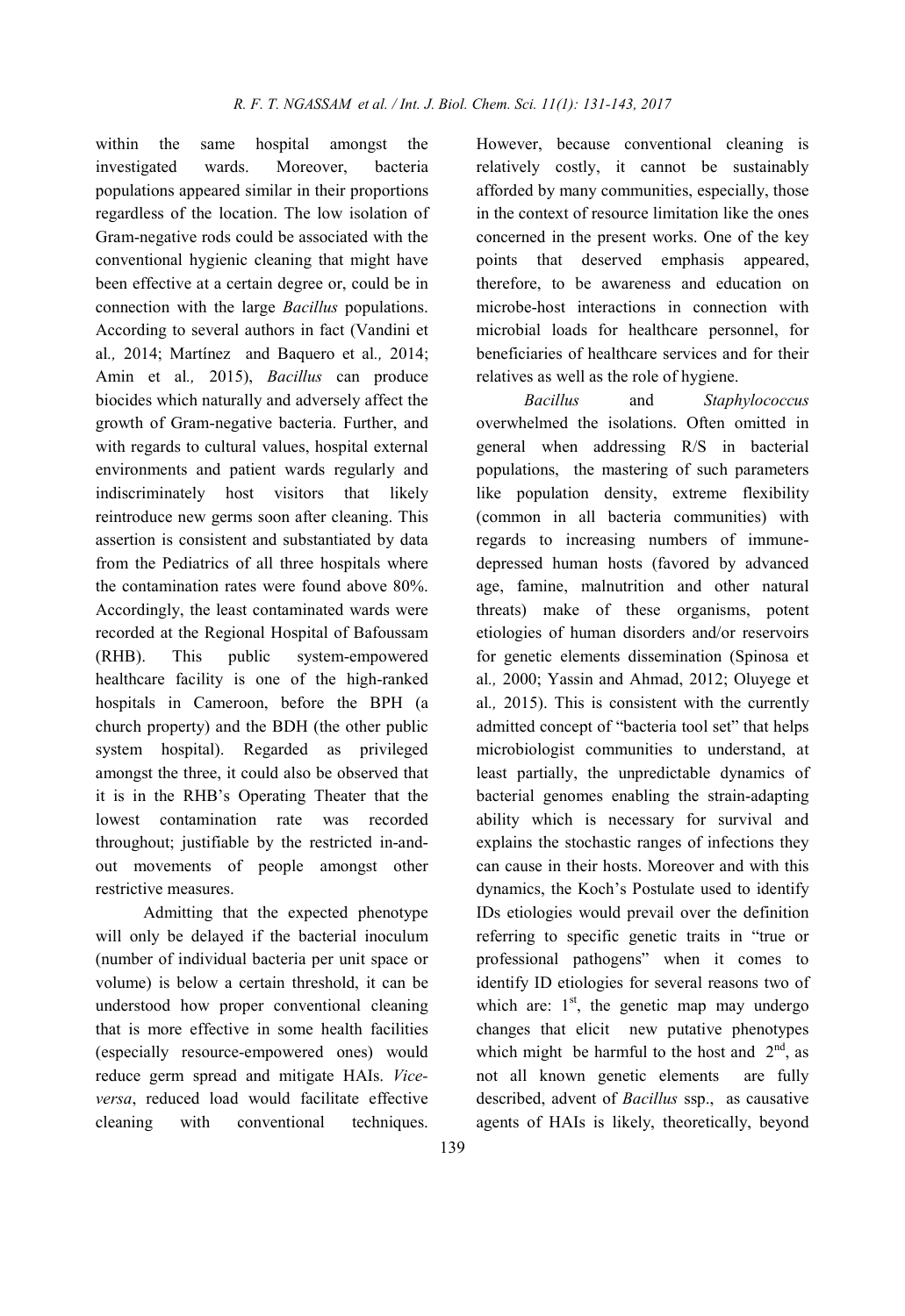their acknowledged implication in human disorders such as anthrax and other food-borne infections, for their predominant populations in all settings (overall  $\approx 62\%$ ). This allegation would be supported by the increasingly recognized role of strains from the related bacteria genus, *Clostridium,* in healthcare facilities (Dubberke et al*.,* 2009; Foster et al*.,* 2011) and the increasing numbers of susceptible hosts as stated above.

Resistance to several antibiotics was clearly highlighted in the present survey, independently of the locations. Acknowledged as facilitated by misuse of antimicrobial agents as discussed in previous works (Kouamouo et al*.,* 2013; Fotsing Kwetche et al*.,* 2015), positive selection and diversification promote fitness that results in emerging phenotypes with broaden host spectra, likely colonizers of new niches. This signal-dependent (type- and magnitude) natural phenomenon is known to occur in time and space scale throughout history and in all living systems (Planta, 2007*;* Martínez and Baquero, 2014; Laxminarayan and Chaudhury, 2016).

The terms "*Staphylococcus* spp." used in the present works actually encompassed coagulase-positive and coagulase-negative strains recognized as major agents of IDs (Anonynous, 2015a). One of the famous members, *S. aureus*, is common etiology of infections in almost all bodily systems. With a few exceptions (etiologies of anthrax and foodborne infections, for instance), members of the genus *Bacillus* have long been regarded as common hosts of the environment therefore, ignored in human disorders. In the light of advances, it becomes clearer that they might be relevant as causative agents or as engine for bacterial persistence within a niche for their role as providers of resistance genetic traits to all bacterial communities (Spinosa et al*.,* 2000; Tagoe et al*.,* 2011; Anonynous, 2015a; Noukela

Noumi et al*.,* 2016). This assertion is consistent with the known role of members of the related *Clustridium* in case of immune-compromission (Dionisio et al*.,* 2002; Forster et al*.,* 2013; Singh et al*.,* 2013; Brouwer et al*.,* 2013; Shen et al*.,* 2013; Barbosa et al*.,* 2014; Martínez and Baquero, 2014; Anonynous, 2015a).

The R/S patterns that appeared invariably high in all settings were also consistent with the shared socio-cultural values and, undoubtedly, in connection with the purchasing power of the local populations. This special view needs to be addressed in order to redirect and redesign disease prevention and the healthcare delivery concomitant practices that mitigate HAIs. Necessary measures would include amongst others, the provision of human and financial resources approaching the required healthcare provider/healthcare needs ratio. Separate previous studies reported the alarming trends of resistance in the West Region of Cameroon (Kouamouo et al*.,* 2013; Simo Louokdom et al*.,* 216). The most affected antibiotics belonged to the large family of beta-lactams, and first generation of quinolones while, Ciprofloxacine, Gentamicin and, to a lesser extent, Nitrofurantoin could be used with the highest likelihood of therapeutic success. These authors blamed poor sanitation and misuse of antibiotics in humans; and alleged the impact from animal husbandry. The consistent blame on alleged poor sanitation was partially substantiated with data from the Ndé Division where only 25% of the daily needs in water are provided by the company in charge, and the in-charge population/medical doctor ratio estimated at 8000, according to the Bangangté Municipal council's report in 2015 (Anonymous, 2015b). With this resource scarcity it can be understood why healthcare in general and IDs prevention and management could be negatively affected, as most needy that cannot afford medical attention would refer to auto-medication. Still previous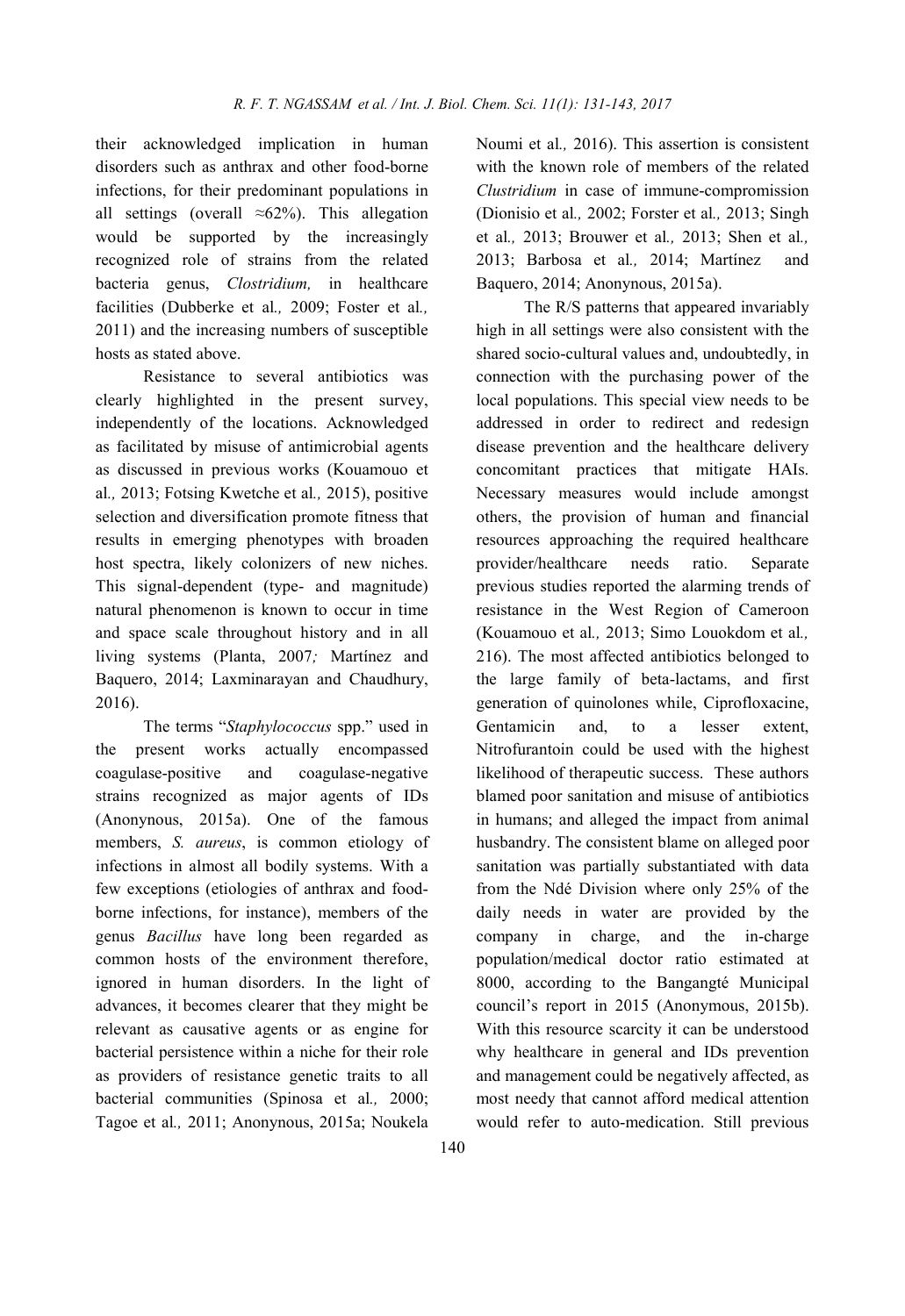investigations reported that different resistance mechanisms also interplayed in local bacterial population (Fotsing Kwetche et al*.,* 2015) and that bacterial strains could disseminate from one hospital area to the other (Noukela Noumi et al*.,* 2016), as observed in each of the three hospitals targeted. R/S profile for *Staphylococcus* spp. and *Bacillus* spp. were similar in many cases. Whether strains actually carried the same genetic elements is likely, but yet to be fully addressed.

# Conclusion

With a few exceptions, all settings were contaminated with high rates of *Staphylococcus* spp., and *Bacillus* spp. *Bacillus* (≈62%) overwhelmed the isolation while the susceptibility rates were similar in both bacteria groups and indiscriminately high, especially with antibiotics that are commonly used. Gentamicin, Cirpofloxacin and Nitrofurantoin proved to be most effective. Strains dissemination from one place to the other also appeared frequent in all settings. Consistent with previous works, these common bacterial types could sustainably be used in a cost-effective active R/S stewardship program. But the State support to public and private healthcare facilities is crucial for the HAIs mitigation to be achieved, especially in high-risk-patient's environments.

### COMPETING INTERESTS

The authors declare that they have no competing interests.

### AUTHORS' CONTRIBUTIONS

RFTN, MT, PRFK and DPNN did the field and laboratory investigation. JK, JSL, SGD, SHT, BPTK and KK performed the data analysis and revising manuscript.

### ACKNOWLEDGEMENTS

This work was performed thanks to the multivariate collaboration of the Heads of Hosting institutions. The Authors are so grateful to Drs M. BOUBA, G. FETSE TAMA and M. NANA of the District Hospital of Banganté, Regional Hospital of Bafoussam and Protestant Hospital of Bangwa, respectively for the invaluable support they provided during sample collection. Their Thankfulness is so firm because these and previous ones in their respective institutions have always provided opportunity for such studies. They highly appreciated this collaboration that will, undoubtedly, pave the ways for future steps and initiatives.

#### **REFERENCES**

- Amin M, Rakhisi R, Ahmady AZ. 2015. Isolation and Identification of Bacillus Species From Soil and Evaluation of Their Antibacterial Properties. *Avicenna J. Clin. Microb. Infect*., 2(1): e23233. DOI: 10.17795/ajcmi-23233.
- Anonymous. 2015a. *Clostridium difficile* Infections (CDI) and Multi-drug Resistant Organisms, in Hospital-Acquired Infections, by the New York State Department of Health, Albany, NY, 176.
- Anonymous. 2015b. Elaboration du plan d'occupation des sols, Phase I : Analyse diagnostic de la situation actuelle, by the Bangangté Municipal Council, 2015: 283p
- Baquero F, Lanza VF, Cantón R, Coque TM. 2015. Public Health evolutionary biology of antimicrobial resistance: Priorities for intervention. *Evolutionary Application,* 8(3): 223-239. DOI: 10.1111/eva.12235
- Barber M. 1961. Methicillin-resistant *Staphylococci*. *J. Clin. Pathol.,* 14: 385- 393.
- Barbosa TM, Phelan RW, Leong D, Morrissey JP, Adams C. 2014. A Novel Erythromycin Resistance Plasmid from Bacillus Sp. Strain HS24, Isolated from the Marine Sponge Haliclona Simulans. *PLoS One*,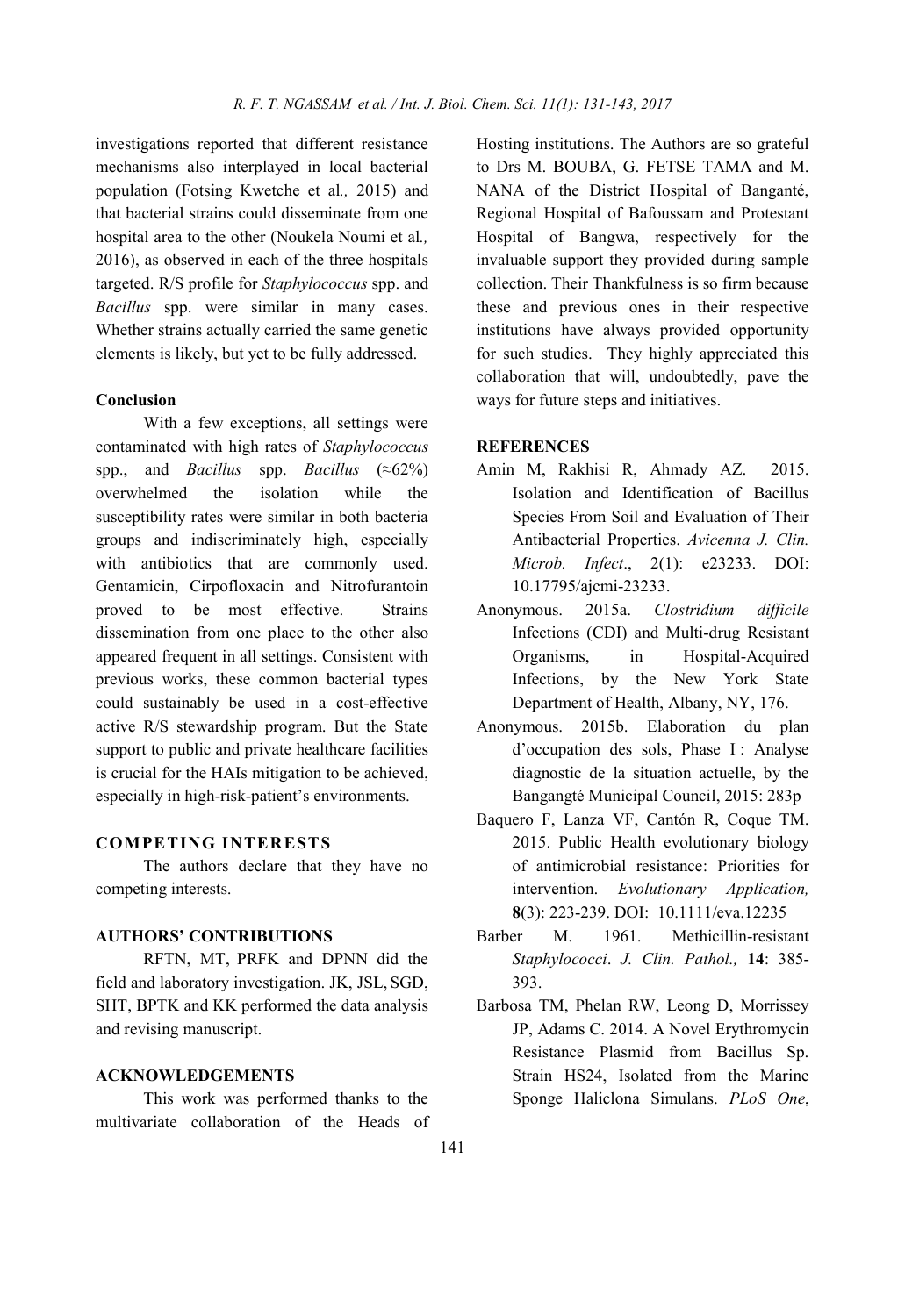9(12): e115583. DOI: 10.1371/journal.pone.0115583.

- Bhutta ZA, Sommerfeld J, Lassi ZS, Salam RA, Das JK. 2014. Global burden, distribution, and interventions for infectious diseases of poverty. *Infect. Dis. Poverty*, 3: 21. DOI: 10. 1186/2049-9957-3-21.
- Brouwer MS, Roberts AP, Hussain H, Williams RJ, Allan E. 2013. Horizontal gene transfer converts non-toxigenic *Clostridium difficile* strains in to toxin producers. *Nature Communications,* 4: 2601. DOI: 10.1038/ncomms3601.
- CA-SFM EUCAST. 2014. Comité de l'Antibiogramme de la Société Française de Microbiologie. Recommandations. Paris: 115.
- Dionisio F, Matic I, Radman M, Rodrigues OR, Taddei F. 2002. Plasmids Spread Very Fast in Heterogeneous Bacterial Communities. *Genetics,* 162: 1525–1532.
- Dubberke ER, McMullen KM, Mayfield JL, Reske KA, Georgan to poulos P. 2009. Hospital-Associated *Clostridium difficile* Infection: Is It Necessary to Track Community-Onset Disease? *Infect. Control Hosp. Epidemiol.,* 30(4): 332–337. DOI:10.1086/596604.
- Forster AJ, Taljaard M, Oake N, Wilson K, Roth V, Walraven CV. 2011. The effect of hospital-acquired infection with *Clostridium difficile* on length of stay in hospital. *CMAJ*. DOI:10.1503 /cmaj.110543.
- Fotsing Kwetche PR, Simo Louokdom J, Kamga C, Kourouma K, Kouamouo J. 2015. β-Lactamase–Associated Resistance Phenotypes amongst multidrug resistant bacteria isolated in a school hospital of West-Cameroon. *IJBRITISH.,* 2(4): 1-70.
- Islam S, Ahmed R, Rahman R, Hasan M, Khalil MR. 2014. Microbial load, antimicrobial sensitivity and plasmid profiles of *Vibrio*

*cholerae* in fruit juice. *Int. J. Nat. Soc. Sci.,*  $1: 82-90$ 

- Jasovsky D, Littmann J, Zorzet A, Cars O. 2016. Antimicrobial resistance a threat to the world's sustainable development. *Ups. J. Med Sci.,* 121(3): 159-164.
- Kouamouo J, Fotsing Kwetche PR, Yangoue D, Mbaya P, Simo Louokdom J, A. Nsangou. 2013. Female genital tract infection and engines of antibiotic resistance in fastgrowing populations of Bangangté, West-Cameroon. *Int. J. Pharm. Biomed. Res.,* 4(3): 181-186.
- Laxminarayan R, Chaudhury RR, 2016. Antibiotic Resistance in India: Drivers and Opportunities for Action. *PLoS Med.,* 13(3): e1001974. Doi: 10.1371/journal.pmed.1001974
- Martínez JL, Baquero F. 2014. Emergence and spread of antibiotic resistance: setting a parameter space, *Ups. J. Med. Sci.,* 119(2): 68-77.
- Matyar A, Kaya A, Dinçer S. 2008.Antibacterial agents and heavy metal resistance in Gramnegativ bacteria isolated from sea water, shrimp and sediment in Iskenderun Bay. *Sci. Total Environ.,* 15: 279-285.
- Nagajothi J, Jeyakumari D, Vigneshwaran S, Kumar RP, Bharatwaj RS, Bagyalakshmi R. 2015. Study of Prevalence of Microbial Contamination with its Antibiotic Resistance Pattern in Automated Teller Machine in and around Puducherry, *India. Int. J. Earth Environ. Health Sci*., 1:27-31.
- Noukela Noumi DP, Fotsing Kwetche PR, Kouamouo J, Simo Louokdom J, Gamwo Dongmo S. 2016. Bacillus spp. and Staphylococcus spp.:Potential Reservoirs of Resistance Traits in a Health care Facility? *J. Chem. Bio. Phy. Sci. Sec.,* 7(1): 037-048.
- Nurain AM, Bilal NE, Ibrahim ME. 2015. The frequency and antimicrobial resistance